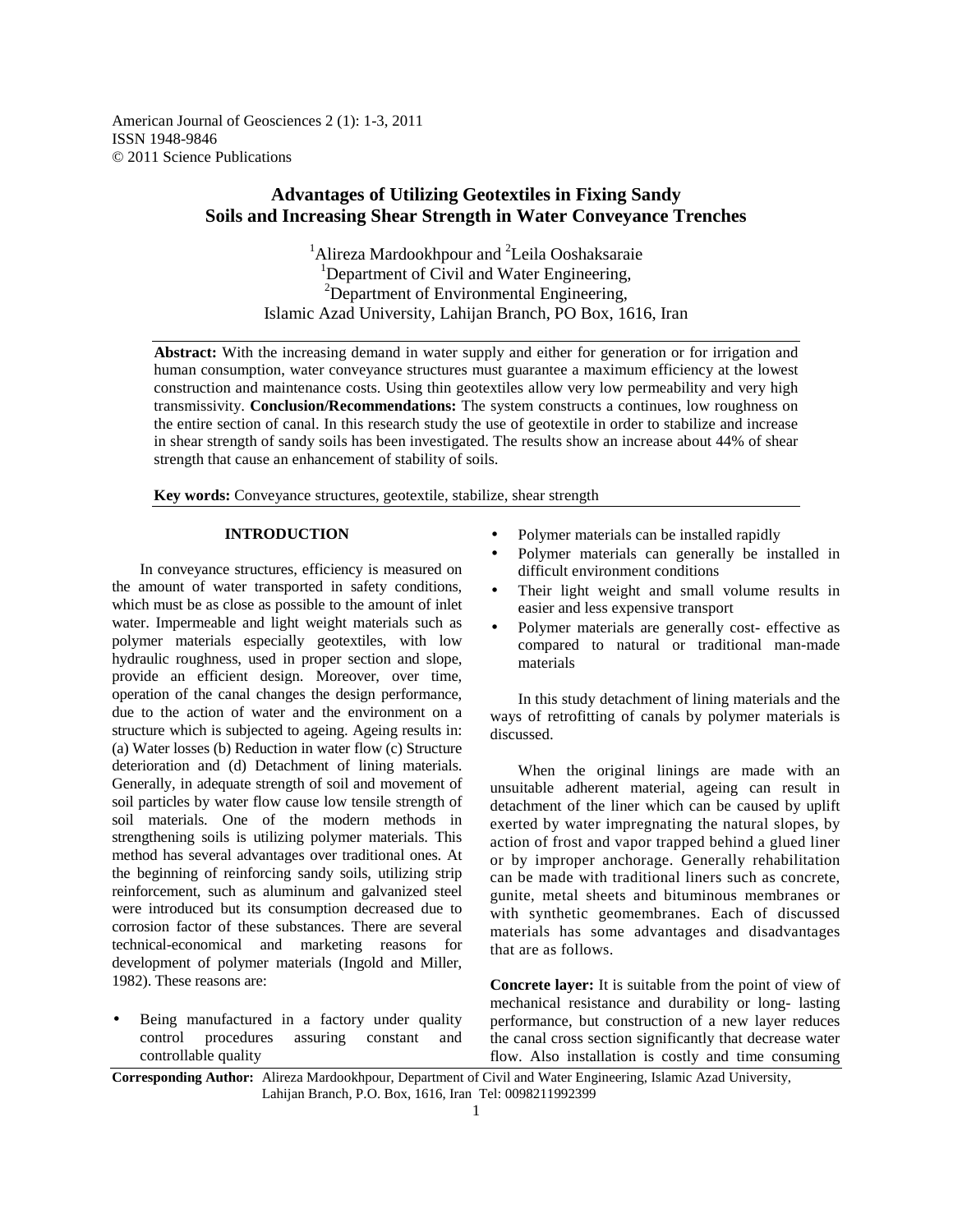and the new concrete layer have the same problems such as joints, cracking and permeability.

Gunite: It is not so water tightness and requires long subgrade preparation. Also it has hydraulic roughness and low resistance to dynamic forces, uplifts and frost.

**Metal sheets:** They need more expensive and complicated installation and have high risk of corrosion.

**Bituminous membranes**: They require careful preparation of the subgrade, have low resistance to dynamic forces and uplifts, are dependent upon atmospheric conditions and have short durability.

**Synthetic membranes:** They are a viable option and provide a continues, low roughness bridging all construction joints and existing fissures. Geotextiles are from family of geosynthetics. Geosynthetics are textiles or some polymer material that their main properties are stability against deterioration factors which exist in soils or water (Saran, 2010). Geotextiles are commonly divided in to two groups: (a) Woven (b) Non-woven. Non-woven geotextiles are used to the address of reinforcement in our research experiments.

 When geotextiles are employed as reinforcement the major properties are Young's modulus, tensile strength and strain in failure point (Mardookhpour, 2004; Noorzad, 2000; Scuero, 2004). Because of the sloping of the roof and the presence of a drainage system, the hydrostatic head acting on the polymer materials is in all conditions minimum (Ghiassian and Jahannia, 2004; Saxena, 2004). In conclusion the main concern when using a polymer material in roofing is the perfect welding of adjoining sheets and extension of placing. (Due to having holes, water coming from the inside of the structure (seepage), or migrating towards the canal from the surrounding can be drained and pore water pressure would not be produced) (Mardookhpour, 2003) US EPA 1996. Drainage capability assures that the liner is protected from uplifts and that soil stability is improved by the rehabilitation. Drainage occurs in the gap provided behind the liner and can be facilitated by installation of synthetic materials providing transmissivity. Highly transmissive geotextiles have been installed under the waterproofing liner on the bottom of the canal or over its whole cross section. Continuous and immediate discharge of drained water avoids its build-up behind membrane, therefore eliminating detachment problems. Water migrating towards the canal is continuously caught and moisture is subtracted from the soil. This feature can be of particular interest in case of canals excavated in steep unstable slopes.

 The extension of setting geotextile is on the base of Columb formula Eq. 1:

$$
\tau = c + \sigma \times tg \varphi \tag{1}
$$

Where:

- $\tau$  = Shear strength of soil
- $c =$  Cohesive strength of soil
- $\sigma$  = Effective stress on soil
- $\varphi$  = The angle of internal friction of soil particles

 According to the idea of the most designers, the best extension for placing reinforcements is in extension of major principal strain. leaning on before studies, in this research study, it is emphasized on special extension for placing reinforcement in sandy soils that would more increase the angle of internal friction of soils. Generally, the best extension for placing geotextile in sandy soils with gravels is the extension of principle strain in soil. In this case according to Columb formula the maximum shear strength in soil is obtained theoretically. For determining the best extension of placing geotextile in sandy soils with gravels some experiments have been done in soil mechanics laboratory.

 According to the results of experiments if geotextile applied in 60° to horizontal failure plane, the maximum shear strength is provided in soils. For example, for two sample of washed sandy soil with characteristics of  $D_{50} = 5$  mm and maximum dry density  $\gamma_d = 2.08$  g cm<sup>-3</sup>, subjected to equal effective loads, one of them reinforced by a tin layer of geotextile with 50 kn  $m^{-1}$  tensile strength, the increase of shear strength is Eq. 2:

Shear strength of soil before reinforcing:

$$
\rightarrow \tau_1 = \sigma \times \text{tg } 32^{\circ} \tag{2}
$$

 Shear strength of soil after reinforcing by geotextile in 60° to horizontal failure Eq. 3:

Plane with the same effective stress:

$$
\rightarrow \tau_2 = \sigma \times \text{tg } 42^{\circ} \tag{3}
$$